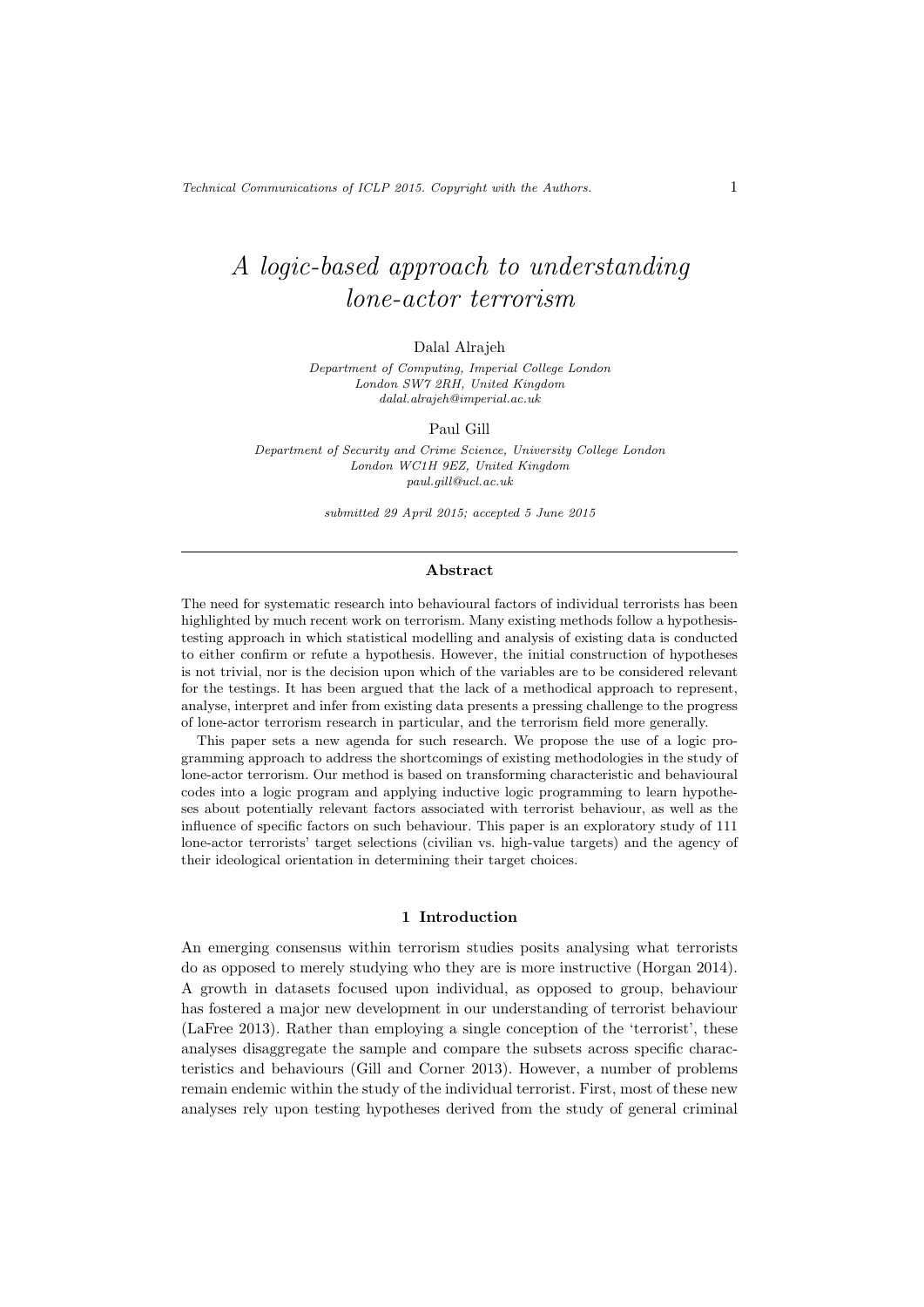offenders whose psychologies and decision-making repertoires may not be generalizable to violent, politically-oriented offenders. In a field as underdeveloped as terrorism studies, hypothesis generation based purely on studies of terrorist behaviour can be onerous. Second, commonly used statistical methods (bivariate and multivariate analyses) fail to capture causality relations between variables. These approaches also concentrate on subsets of variables theoretically linked with the observation being investigated. However, in some cases, this is not sufficient as they may only be explained by combinations of loosely related variables that potentially remain untested. Statistical findings do not speak for themselves: moving from 'factors' to policy is not straightforward (Farrington 2000). As a consequence, it has been argued that a knowledge-base capable of supporting policy must contain more than a catalogue of factors, however exhaustive. It must include theories which advance explanations of how these factors are related to the outcome of interest (Wikstrom 2011). Knowledge is achieved when outcomes are explained, rather than merely described, or even predicted.

In this paper, we explore a logic programming approach to representing and reasoning about lone-actor terrorists' characteristics and behaviours. We propose an approach for automatically generating hypotheses about lone actor terrorists with the aim of gaining better understanding of the links between individuals' characteristics and behaviour with respect to the outcome of their event planning. In particular, we investigate the use of inductive logic programming (ILP) to conduct two types of analyses: (i) identifying factors that are associated with and can differentiate between terrorists' target selections (i.e., learning associations), and (ii) capturing the influence of specific factors in explaining such differences (i.e., learning influences). The approach is applied to a dataset containing antecedent behaviours and characteristics of 111 lone actors terrorists, originally described in (Gill et al. 2014). The overall objective of this work is to provide an exploratory approach that overcomes limitations of the methods standardly applied in this area of study by: (a) automatically generating explanations that are guaranteed to cover all the observations; (b) suggesting alternative hypotheses to be tested; and (c) demonstrating how the presence or absence of a single factor can be associated with different observed outcomes when combined with others. The approach presented in this paper forms the initial steps towards developing a logic-based, causal framework for reasoning about criminal behaviour with wider applicability in crime science studies.

## 2 Background

## 2.1 Lone-actor Terrorism Characteristic and Behavioural Codes

In this paper, terrorism is defined as a violent action, or threat of violent action, aimed at intimidating and coercing a government or sections of the public, typically for political, religious or ideological ends. Terrorism can involve violence against a person, damage to property, endangering a person's life other than that of the terrorist, creating a serious risk to the health or safety of the public or a section of the public. A lone-actor is either a single terrorist or an isolated dyad (a pair of individuals), operating independently of a group. Antecedent behaviour is the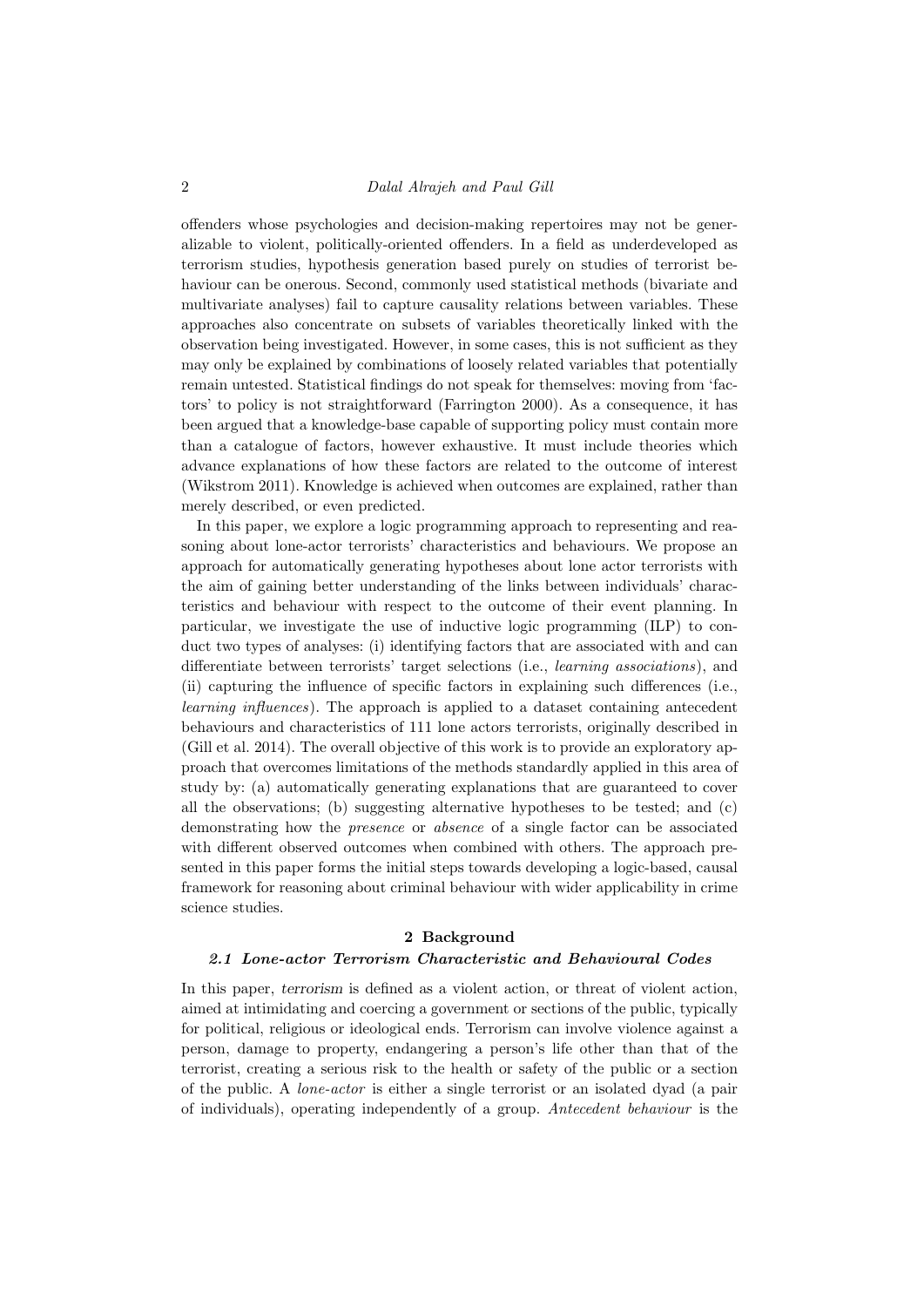behaviour of the offenders leading up to their planning or conducting a terrorist act. Demographic characteristics of lone-actor terrorists include gender, education and socio-economic indicators such as employment status.

For analysis purposes, antecedent behaviour and demographic characteristics are typically represented as codes (also called *variables*). Each code  $c$  has a domain, denoted  $dom(c)$ , of possible values. When C is a set of codes, we write  $dom(C)$ as a shorthand for the set of domains for each  $c \in C$ . We are interested here in codes whose domains are non-empty, finite sets of discrete values. A code is binary if its domain contains two values only, and multi-valued if it contains more than two. Boolean codes are binary codes with domain  $\{true, false\}$ . A code can be assigned one or more values from its domain. Given a set of codes  $C$ , the function singlevalue :  $C \rightarrow \{true, false\}$  returns true if a code takes one value only and false otherwise. Boolean codes are single valued. Given a set ID containing a unique identifier for each lone-actor, we define a labelling function  $\theta_c : ID \rightarrow 2^{dom(c)}$ for each code  $c \in C$ . Where  $id \in ID$  is a lone-actor's identifier,  $\theta_c(id)$  is a set of values from  $dom(c)$ , giving the actual values of id's c code. We require that  $\theta_c(id) \neq \emptyset$  in all cases and  $\forall c : C \cdot (single value(c) \rightarrow \forall id \in ID \cdot |\theta_c(id)| = 1).$ For example, the terrorist with identifier  $pg011$  targets both civilian and high-value groups:  $\theta_{taretemp}$   $(pq011) = \{civilian, hvt\}$ . We use  $\theta_C$  to denote the set of assignment functions for each code in  $C$ . We sometimes refer to code assignments as factors. The full set of codes used in this paper is available at www.doc.ic.ac.uk/ $\sim da04/iclp15/$ .

## 2.2 Inductive Logic Programming

Inductive logic programming (ILP) (Muggleton 1991) is a logic-based machine learning technique the aims at automatically generating hypotheses from observed phenomena and a background theory expressed as logic programs. In this paper, we are concerned with learning normal logic programs. A normal logic program is one in which the clauses (or rules) are of the form  $A \leftarrow B_1, \ldots, B_n$ , not  $C_1, \ldots, not C_m$ where A is the head atom,  $B_i$  are positive body literals, and not  $C_j$  are negative body literals. Normal logic programs may have one, none, or several (minimal) models. The semantics of our logic programs are based on stable models semantics (Gelfond and Lifschitz 1988). Given a normal logic program  $\Pi$ , the *reduct* of  $\Pi$  with respect to I, denoted  $\Pi^I$ , is the program obtained from the ground instances of  $\Pi$ by (a) removing all clauses with a negative literal not a in its body where  $a \in I$ and (b) removing all negative literals from the bodies of the remaining clauses. If I is the least Herbrand model of  $\Pi^I$  then I is said to be a stable model of  $\Pi$ . This along with the notion of entailment are given below.

#### Definition 1

A model I of  $\Pi$  is a stable model if I is the least Herbrand model of  $\Pi^I$  where  $\Pi^I$  is the definite program  $\Pi^I = \{A \leftarrow B_1, \ldots, B_n | A \leftarrow B_1, \ldots, B_n, \text{not } C_1, \ldots, \text{not } C_n\}$ is the ground instance of a clause in  $\Pi$  and  $I$  does not satisfy any of the  $C_i$ .

#### Definition 2

A logic program  $\Pi$  entails an expression  $\phi$  (under the credulous stable model semantics), denoted  $\Pi \models \phi$ , iff  $\phi$  is satisfied in at least one stable model of  $\Pi$ .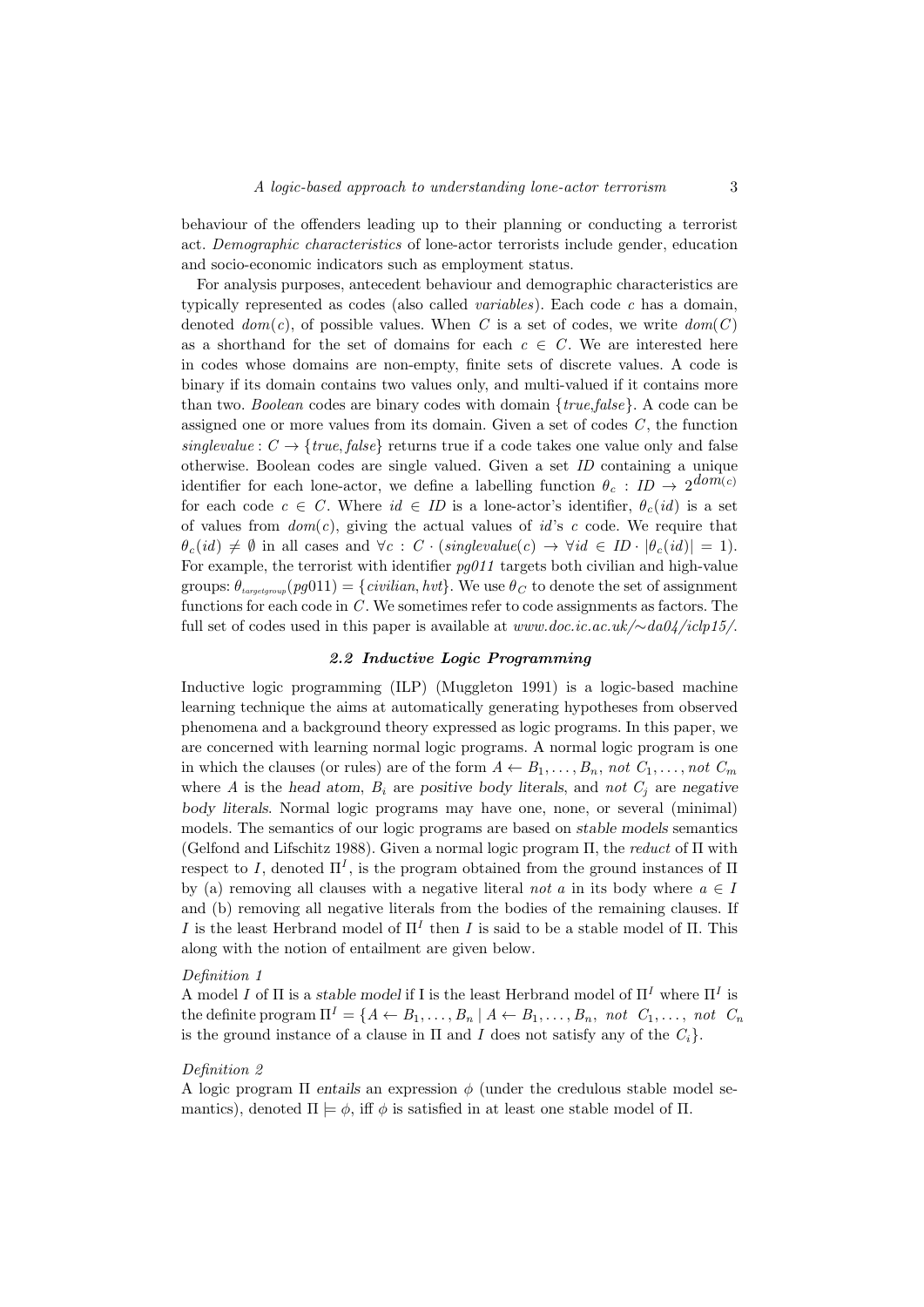In ILP, mode declarations are used as a form of language bias to reduce the hypotheses search space. They provide a mechanism for specifying which predicates may appear in the heads and bodies of rules and for controlling the placement and linking of constants and variables within those clauses. A mode declaration M is either a head or body declaration, respectively  $model(s)$  and  $model(s)$  where s is called a schema. A schema s is a ground literal containing placemarkers. A placemarker is either '+type' (input), '−type' (output), '#type' (ground) where type is a constant. Given the above, an ILP task is defined as follows where  $\models$  is interpreted under brave induction (Sakama and Inoue 2009).

#### Definition 3

A nonmonotonic ILP task is a tuple  $\langle B, E^+, E^-, M \rangle$  where  $E^+$  and  $E^-$  are sets of ground literals, called positive examples and negative examples respectively, B is a normal logic program, called background theory and M is a set of mode declarations defining a hypothesis space  $s(M)$ . An inductive solution (or hypothesis),  $H \subseteq s(M)$ , for  $E^+ \cup E^-$  w.r.t B is a set of clauses such that:

 $B \cup H \models e^+, \forall e^+ \in E^+ \quad \text{and} \quad B \cup H \not\models e^-, \forall e^- \in E^$ under brave induction (Sakama and Inoue 2009).

We sometimes write  $B \cup H \models E$  where  $E = E^+ \cup E^-$  as a shorthand for the two conditions above.

In this paper, we focus on the use of a learning technique first introduced in (Ray 2009) and its implementation XHAIL. The technique is based on a threephase Hybrid Abductive Inductive Learning (HAIL) approach (Ray et al. 2004). The XHAIL language and search bias mechanisms are based upon a compression heuristic that favours solutions containing the fewest number of literals.

## 3 Approach

We first introduce an automated mechanism for mapping characteristic and behavioural codes into a logic program. We then describe an ILP approach for conducting two types of analyses. The first aims at identifying combinations of factors that are associated with specific observations. We call this learning associations. The second is to understand the influence of specific factors when explaining these observations. We refer to this type as learning influences. Our focus in this paper will be on explaining terrorists' target group selection, civilian targets vs. high-value targets, where the latter includes targets such as government, business, schools etc. We demonstrate the approach using a dataset of 111 individuals (of which 91 have known target selections) and 185 codes described in (Gill et al. 2014).

## 3.1 Modelling Codes in Logic Programs

Our representation uses a sort ID for capturing the domain of unique lone-actor terrorists. It includes a unique predicate for each code  $c$  and type predicate to represent the domain of c. The number of arguments for this predicate depends on the size of the code's domain. If it is Boolean, e.g., mentalill, then, as a simplification, a predicate with a single argument of sort ID is introduced e.g., mentalill(id). If it is a non-Boolean variable, then a two argument predicate is introduced in which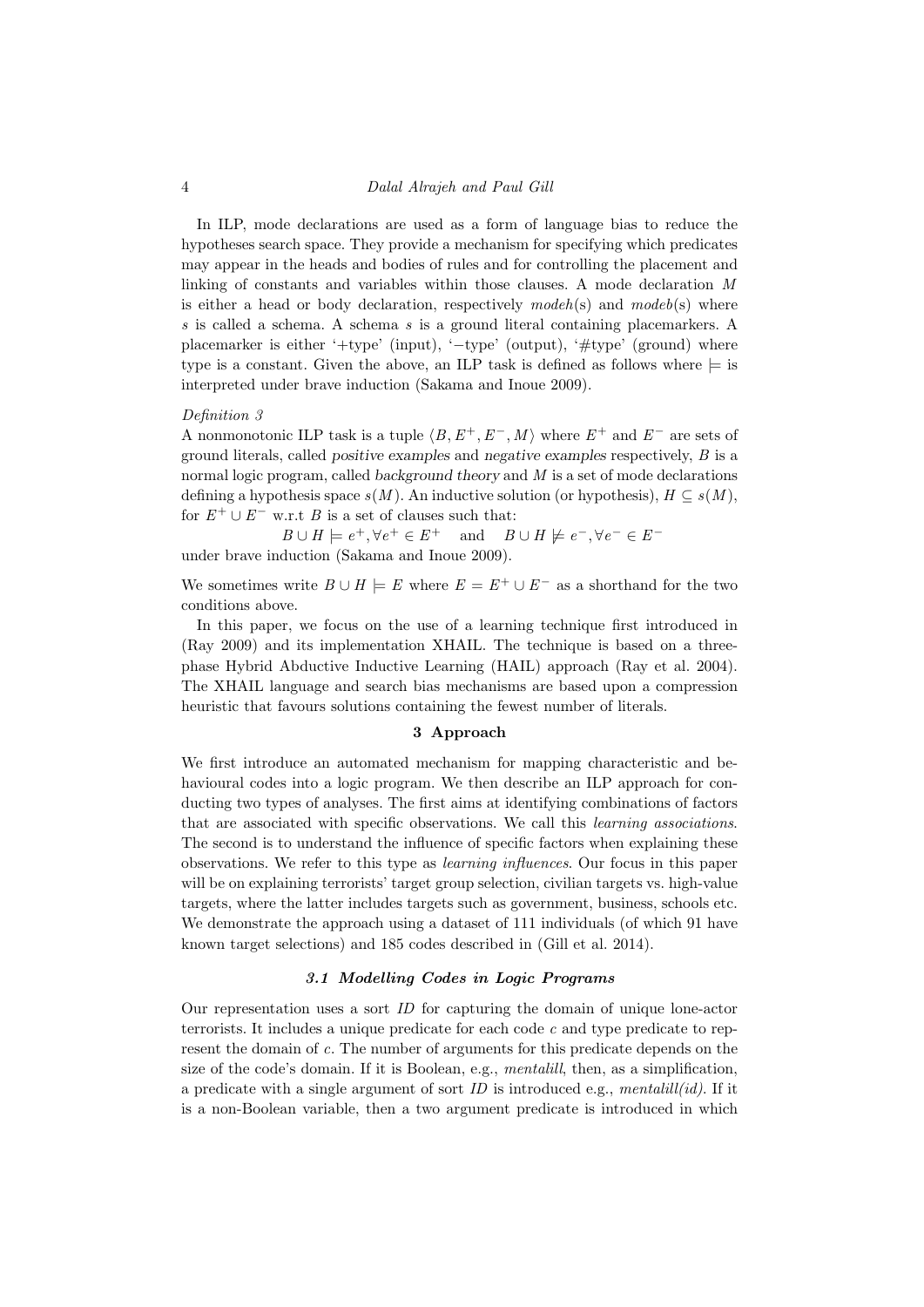the first argument is of sort ID and the second is of sort  $Dom(c)$ . For instance, the nature of the location at which the attack occurred is encoded using a predicate location\_nature  $\subseteq$  ID  $\times$  dom(location\_nature) where dom(location\_nature) = {government, business, private citizens, religious, military, other}. The language also contains a type predicate for representing  $dom(c)$ . The encoding is given below.

## Definition 4

Let ID be a set of unique identifiers for lone-actors, C a set of codes named  $\{c^1, \cdots\}$  $\{c, c^n\}$ ,  $D(C)$  the set of C domains named  $\{dc^1, \dots, dc^n\}$  respectively and  $\theta_C$  their assignment functions. The logic program  $ID_{LP} \cup C_{LP} \cup D_{LP}(C) \cup A_{LP}$  encoding of ID, C,  $D(C)$  and  $\theta_C$  is constructed such that:

- ID<sub>LP</sub> contains a fact la\_iden(id) for each id  $\in$  ID;
- $D_{LP}(C)$  contains a fact  $dc^k(j)$  for each  $j \in dom(c^k);$
- for each  $id \in ID$  and  $c \in C$ ,  $C_{LP}$  contains a fact  $c^k(id)$  where  $c^k$  is a Boolean code and  $\theta_c(id) = \{true\};$
- for each  $id \in ID$  and  $c \in C$ ,  $C_{LP}$  contains a fact  $c^k(id, j)$  where  $|dom(c^k)| \geq 2$ ,  $c^k$  is non-Boolean,  $j \in \theta_c(id)$  and  $j \notin \{false, unknown\};$
- for each  $c \in C$ , if c is non-Boolean and singlevalue(c) = true,  $A_{LP}$  contains the clause  $\leftarrow c(I, D_1), c(I, D_2), D_1 \neq D_2$ .

Our encoding deploys a closed world assumption where unknown code values are treated as false, as assumed in (Gill et al. 2014). An example of the encoding is:

| $ID_{LP}$    |     | ${la_iden(pq018). \; la_iden(pqpq101)}$                                                |
|--------------|-----|----------------------------------------------------------------------------------------|
| $D_{L,P}(C)$ | $=$ | $\{ideo(rightwing) \text{. } ideo(single\_issue) \text{ } loc(government) \text{}$     |
|              |     | $tg(hvt)$ . $tg(citizens)$ }                                                           |
| $C_{L,P}$    |     | ${imprisoned(pg018)}$ . ideology(pg018, rightwing). mentalill(pg018).                  |
|              |     | $location\_nature(pg018, government).$                                                 |
|              |     | $dryruns(pg101)$ . $ideology(pg101, single\_issue)$ . $f2f(pg101)$                     |
| $A_{LP}$     |     | $\{\leftarrow\text{ideology}(I, D_1), \text{ideology}(I, D_2), D_1 \neq D_2, \cdots\}$ |

The expressiveness of the formalism allows us to capture relationships between codes. For example, a code value both may be introduced for capturing individuals who have targeted both civilian and high-value groups, in which case  $dom(targetgroup)$ is extended with the value *both* and  $A_{LP}$  is amended with the following:

 ${targetgroup(I, both) \leftarrow targetgroup(I, hvt), targetgroup(I, civilization) \cdot},$ 

 $\leftarrow$  targetgroup(I, both), not targetgroup(I, hvt).

 $\leftarrow$  targetgroup(I, both), not targetgroup(I, civilian).

### 3.2 Learning Characteristic and Behavioural Associations

In the context of characteristic and behavioural analyses, a code  $c_1$  is said to be associated with another code c2 if c1 forms part of at least one explanation of the observed behaviour represented by c2. In ILP terms, identifying codes associated with an observation amounts to finding an inductive solution in which the literals corresponding to these codes appear in the body of at least one rule in the solution. In the presented approach, we do not distinguish between codes that are causes and those that are correlates. Future work will clarify the distinction.

#### Definition 5

Let ID be a set of unique lone-actor identifiers, C a set of codes, and  $D(C)$  a set of C domains. Let  $c_t \in C$  be a code representing the observed terrorist behaviour to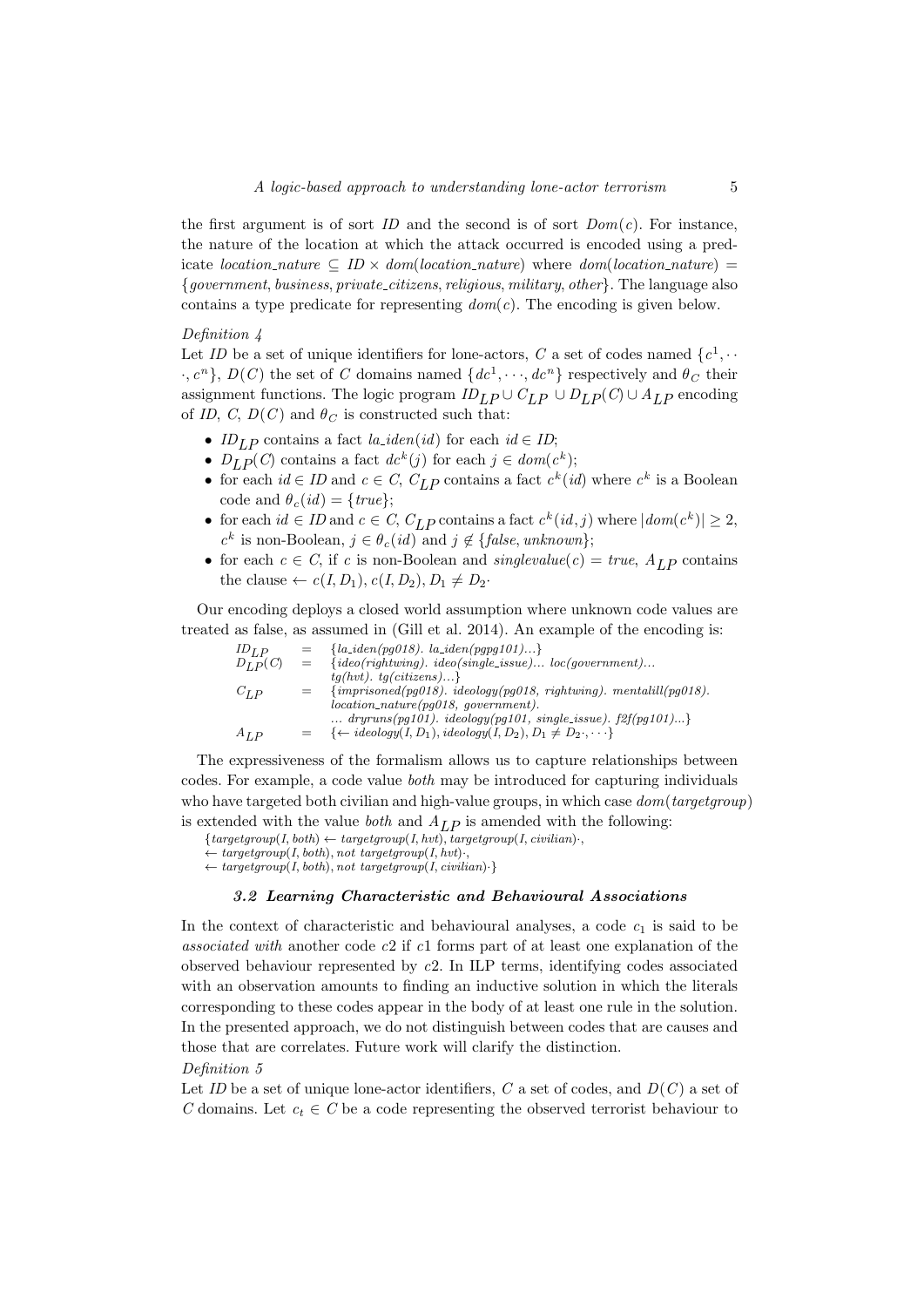be explained, and  $R = \{c_r | c_r \in C, c_r \neq c_t\}$  be the rest of variables in the language. The ILP task is defined with:

- $B = ID_{LP} \cup R_{LP} \cup D_{LP}(R) \cup D_{LP}(\lbrace c_t \rbrace) \cup A_{LP};$
- $E^+$  includes a fact  $c_t(id)$  for each  $id \in ID$  where  $c_t$  is Boolean and  $\theta_{c_t}(id)$  ${true}$ , or a fact  $c_t(id, j)$  where  $c_t$  is non-Boolean and  $j \in \theta_{c_t}(id)$ ;
- $E^-$  includes a fact  $c_t(id)$  for each  $id \in ID$  where  $c_t$  is Boolean and  $\theta_{c_t}(id)$  ${\text{false}}$ , or a fact  $c_t(id, j)$  where  $c_t$  is non-Boolean, for every  $j \in dom(c_t)$  such that  $j \notin \theta_{c_t}(id);$
- M includes modeh $(c_t(+l_a$  iden)) (or modeh $(c_t(+l_a$  iden,  $\#dc_t))$ ), and a pair of body declarations modeh( $c_r$ (+la\_iden)) (or modeh( $c_r$ (+la\_iden, #dc<sub>r</sub>))) and modeb(not  $c_r$ (+la\_iden)) (or modeb(not  $c_r$ (+la\_iden, #dc<sub>r</sub>))) for each  $c_r \in R$ .

Note that in this type of the analysis, we do not impose any restrictions on the number of rules, within an inductive solution, in which a body literal appears to be said associated with the observation, nor on the number of observations explained by the rule in which it appear. However, to quantify the relevance of that association for a given dataset, our algorithm calculates a measure (relative significance value) for each hypothesis in an inductive solution as defined below.

## Definition 6

Let B be a background theory,  $E = E^+ \cup E^-$  the set of examples, M the mode declaration and  $H = \{h_1, \dots h_n\} \subseteq s(M)$  an inductive solution to E w.r.t B. Let  $E_{h_i}^+ \subseteq E^+$  be the set of positive examples explained by the hypothesis  $h_i \in H$  such that  $B \wedge h_i \models e_{h_i}^+$ , for each  $e_{h_i}^+ \in E_{h_i}^+$ . Then the relative significance  $\sigma$  of  $h_i$ , denoted  $\sigma(h_i)$ , is calculated as:  $\sigma(h_i) = \frac{|E_{h_i}^+|}{|E_+^+|}$  $|E+|$ 

In addition to the above, we also calculate for each hypothesis a measure, we call the predictive value of a hypothesis, which is based on the number of target selections the hypothesis infers for individuals with unknown target selections.

## Definition 7

Given an ILP task  $\langle B, E^+, E^-, M \rangle$  constructed using Def. 5, let  $H = \{h_1, \dots, h_n\} \subseteq$  $s(M)$  be an inductive solution to  $E^+\cup E^-,$  w.r.t B. Let  $c_t$  be the predicate appearing in E. Let |P| be the set of  $c_t(id)$  atoms where  $c_t$  is Boolean, or  $c_t(id,j)$  atoms where  $c_t$  is non-Boolean, with  $id \in ID$ ,  $j \in dom(c_t)$  and  $\theta_{c_t}(id) = \{unknown\}$ , entailed by  $H \cup B$ , such that  $H \cup B \models p$  for every  $p \in P$ . Let  $P_{h_i} \subseteq P$  be the set of  $c_t(id)$ , or  $c_t(id,j)$ , atoms entailed by  $h_i \cup B$  where  $h_i \in H$ , such that  $B \cup h_i \models p_{h_i}$ , for every  $p_{h_i} \in P_{h_i}$ . Then the predictive  $\rho$  of  $h_i$ , denoted  $\rho(h_i)$ , is calculated as:  $\rho(h_i) = \frac{|P_{h_i}|}{|P|}$  $\frac{|r_{h_i}|}{|P|}$ .

Our algorithm uses the Answer Set solver clingo (Gebser et al. 2007) to find models of  $B \cup h_i$  from which the relative significance and predictive values for each hypothesis are calculated. In summary, a logic program is constructed for each hypothesis  $h_i \in H$  in conjunction with B. From this, the number of atoms representing target selections for each individual in the dataset in the answer set of the  $B \cup h_i$  is computed. We distinguish between the number derived for those with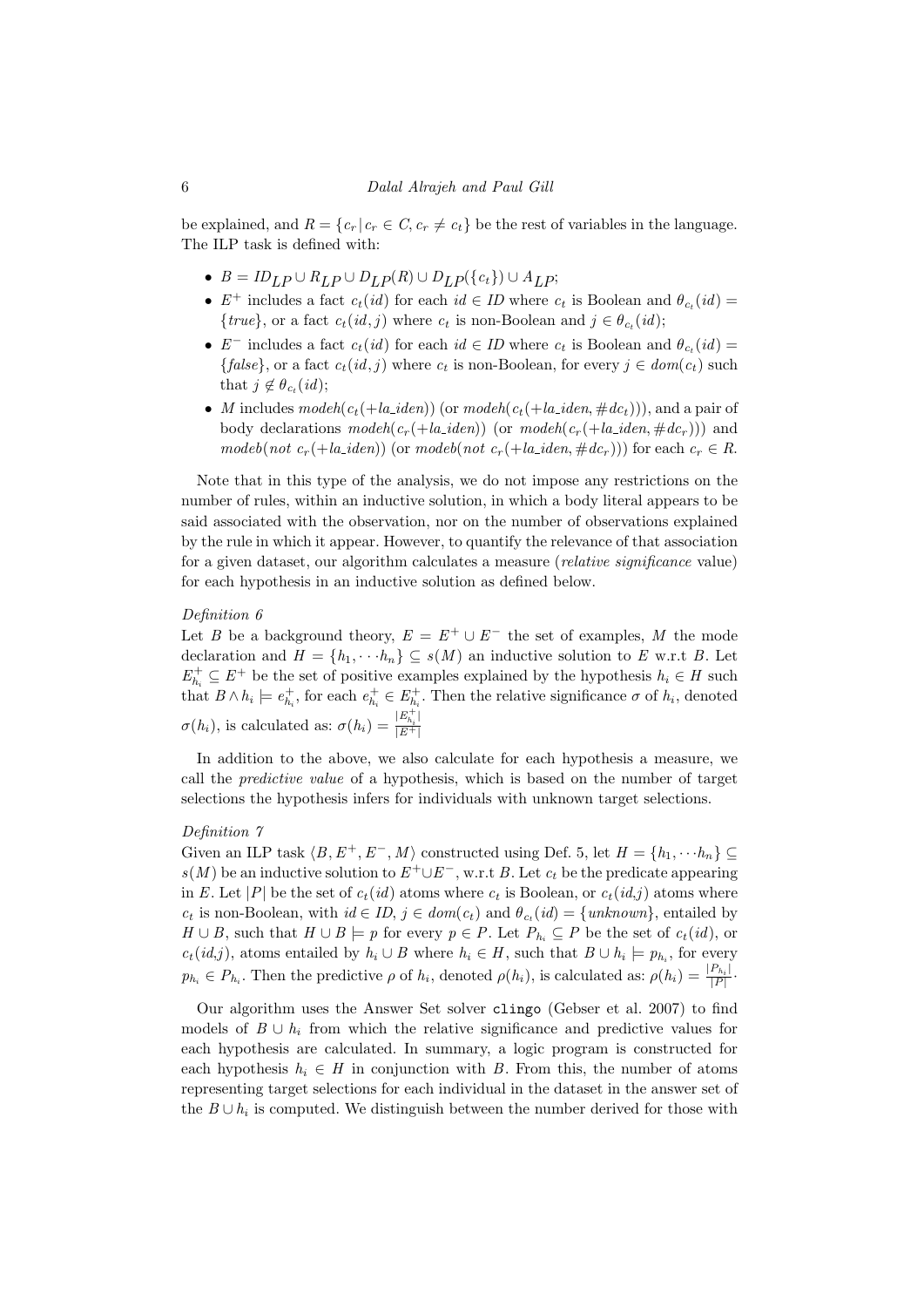known and unknown target selections by comparing the individuals' id's appearing in the answer set with those provided in the original dataset.

In our case, to learn characteristics and antecedent behaviour that are associated with specific target selections,  $B$  includes the clauses representing code assignments and relationships for the dataset of 111 lone-actor terrorists. The positive examples include facts about the observed target selection for each individual, e.g.,  ${targetgroup(pg018,hvt), targetgroup(pg101,civilian)}$  and the negatives includes facts about the groups that were not targeted, e.g.,  $\{targetgroup(pg018, civilian),\}$  $targetgroup(pg101,hvt)$ . The total number of positive examples is 95, and the total number of negative examples is 87.

The mode declarations M includes model (targetgroup( $+la\_iden, \#tq$ )). It also comprises a total of 38 modeb declarations for codes such as crimcon, verbfam, dryruns and mentalill amongst others.

Having defined the ILP task, we use the ILP system XHAIL (Ray 2009), to compute the hypotheses. Table 1 shows an extract of the inductive solution. A full list of the mode declarations and hypotheses can be found at www.doc.ic.ac.uk/∼da04/iclp15/.

| $\dot{i}$      |  | $h_i$                                                                                                                                                                            | $ e_{h}^{\pm} $ | $ p_{h_i} $    |
|----------------|--|----------------------------------------------------------------------------------------------------------------------------------------------------------------------------------|-----------------|----------------|
| $\mathbf{1}$   |  | $targetgroup(I, cvilian) \leftarrow not crimcon(I), not history(I), not f2f(I),$<br>$other knowledge (I), not children (I)).$                                                    | 4               | $\overline{2}$ |
| $\overline{2}$ |  | $targetgroup(I, civilian) \leftarrow dryruns(I), not warning(I), not imprisoned(I),$<br>not training(I), mentalill(I), not virtualinteract(I).                                   | 3               | 1              |
| 3              |  | $targetgroup(I, civilian) \leftarrow not imprisoned(I), not milexp(I), not livealone(I),$<br>not training(I), not virtualled rn(I), not other knowledge(I).                      | 8               | $\overline{4}$ |
| 4              |  | $targetgroup(I, civilian) \leftarrow not$ milexp(I), verbfam(I), livealone(I),<br>not $f2f(I)$ .                                                                                 | $\overline{4}$  | $\overline{4}$ |
| 5              |  | $targetgroup(I, civilian) \leftarrow uniexp(I), not warning(I), not mileage(I),$<br>not virtuallearn $(I)$ .                                                                     | 12              | 1              |
|                |  |                                                                                                                                                                                  | $\cdots$        |                |
| 52             |  | $targetgroup(I, hvt) \leftarrow not warning(I), mentalill(I), children(I).$                                                                                                      | $\overline{2}$  | $\overline{2}$ |
| 53             |  | $targetgroup(I, hvt) \leftarrow not improved(I), virtuallearn(I), f2f(I),$<br>$otherknowledge(I),\,\,(I),\,not\,children().$                                                     | 1               | $\Omega$       |
| 54             |  | $targetgroup(I, hvt) \leftarrow not dryruns(I), not warning(I), not religion(I),$<br>$verbfam(I)$ , not virtuallearn $(I)$ , not $f2f(I)$ .                                      | 5               | $\overline{2}$ |
| 55             |  | $targetgroup(I, hvt) \leftarrow not$ univerp(I), not religion(I), mentalill(I),<br>not recruit(I).                                                                               | 10              | 3              |
| 56             |  | $targetgroup(I, hvt) \leftarrow not$ warning(I), not imprisoned(I), crimcon(I),<br>$livealone(I), not training(I), not mentalill(I),$<br>not history $(I)$ , not recruit $(I)$ . | 1               | $\overline{0}$ |
|                |  | Unique total                                                                                                                                                                     | 95              | 29             |

Table 1: Hypothesis for target selection for the full sample

The solution shown above is not the minimal one. We have redefined the algorithm to terminate once it has found an optimal solution within a specified time bound. From the table above, we see that  $h_5$  has a higher relative significance value than  $h_1$  since  $\sigma(h_5) = 0 \cdot 12 > \sigma(h_4) = 0 \cdot 04$ , but a lower predictive value with  $\rho(h_5) = 0.03 < \rho(h_4) = 0.13$ . From a criminological perspective, the solution demonstrates that civilian targeting is associated with individuals with a history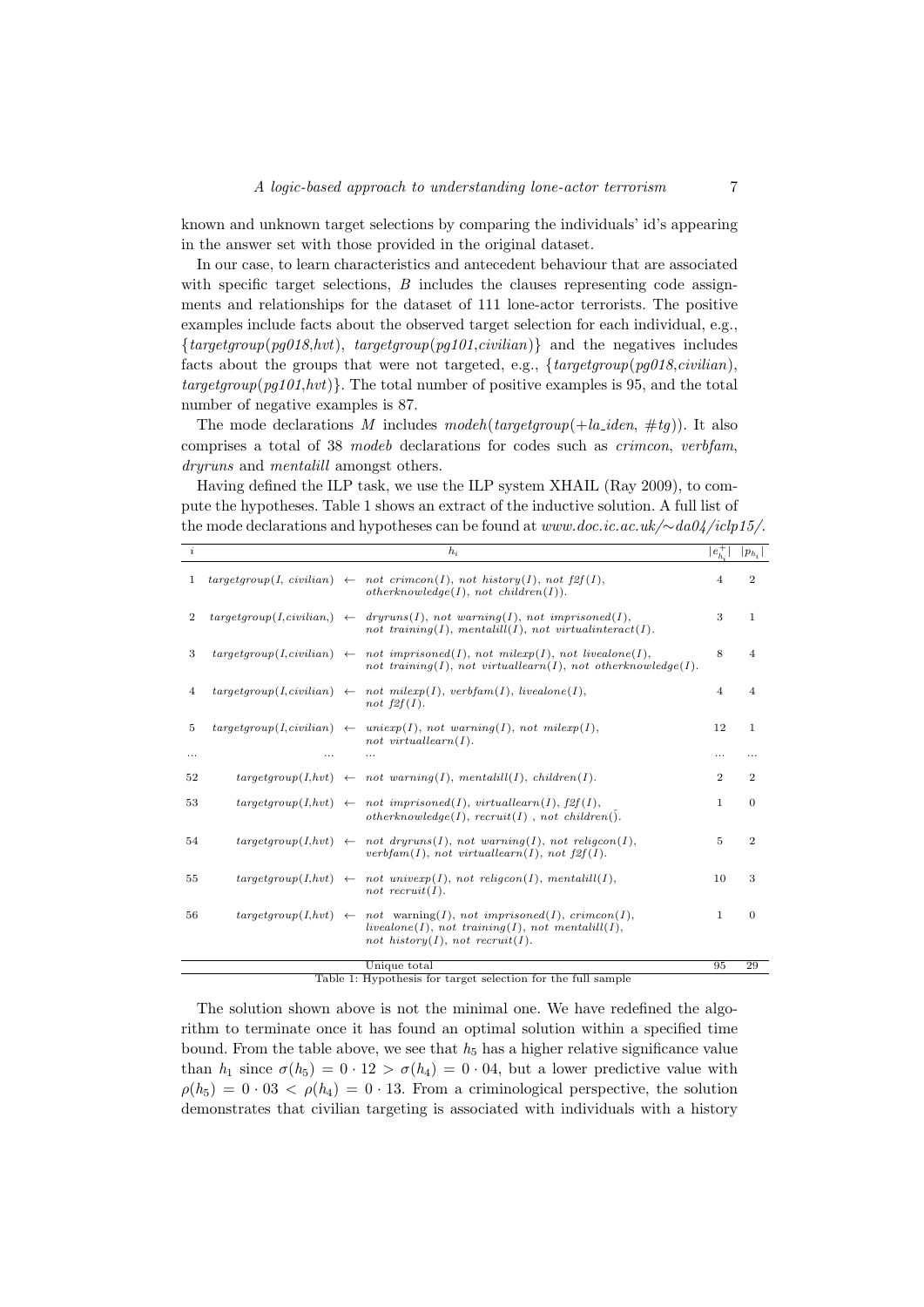of mental illness  $(h_2)$  who engage in dry runs and have not been imprisoned, undergone training, amongst others. At the same time, we observe that mental illness alone cannot determine the target selection outcome as shown by  $(h_{55})$  where mental illness exhibited with other characteristics, including no university experience or religious conversion prior to the attack, explains high-value target selections. Targeting high-value groups is also associated with criminal convictions and living alone which again may speak towards capability (in terms of both criminal ingenuity and having the space to develop a bigger plot). When this criminal ingenuity is not present, it may necessitate other behaviour like virtual learning, face to face interactions with co-ideologies and the attempt to recruit others (as witnessed in  $h_{52}$ ).

#### 3.3 Learning Characteristic and Behavioural Influences

The previous section is concerned with finding explanations using any subset of possible codes. In this section, we are interested in learning whether an observed behaviour can be explained with respect to particular characteristics and behaviour. We refer to this type of learning as *learning influences*.

A characteristic or behaviour is said to *influence the code*  $c_2$  if every outcome of the observed behaviour represented by  $c2$  can be explained in terms of the presence or absence of c1. In an ILP setting, the problem of learning influences is expressed in terms of finding inductive solutions in which every rule within that solution contains a body literal representing that characteristic or behaviour. For instance, in the case of exploring the influence of ideological orientation on target group selection, all hypotheses in an inductive solution must include a body literal corresponding to the individuals' ideological orientation.

Our algorithm for learning influences comprises four steps. First the dataset is split into subgroups, according to the value assigned to the code whose influence is being studied. Thus for a code  $c_f$ , we have  $|dom(c_f)| \geq 2$  subgroups. Note that these subgroups are not required to be mutually exclusive. For ease of reference, we use the notation  $d_f$  to denote the subgroup containing data for individuals whose  $c_f$ value is  $d_f$  where the reference is obvious form the context. The second step involves applying the mapping in Def. 4 to each of the created subgroups separately. Then, a learning task  $\langle B_{d_f}, E_{d_f}^+, E_{d_f}^-, M \rangle$  is defined for each subgroup  $d_f$  upon which the learning system XHAIL is executed. Once  $H_{d_f}$  is generated for each subgroup, the resulting inductive solutions undergo a post-processing procedure to generate the final set of hypotheses. This is done by applying a transformation function defined below to each rules in the inductive solutions.

#### Definition 8

Let  $\Pi$  be a normal logic program and b a literal. A transformation  $\tau$  is defined such that  $\Pi' = \tau(\Pi, b)$  and  $\Pi'$  is obtained from  $\Pi$  by adding a condition b to the body of every rule in Π.

Given the function  $\tau$ , we have, in the case of a Boolean code  $c_f$ , the final solution  $H = H'_{true} \cup H'_{false}$  where  $H'_{true} = \tau(H_{true}, c_f(I)),$  and  $H'_{false} = \tau(H_{false}, not c_f(I)).$  In the case of a non-Boolean code  $c_f$ , the final solution  $H = \{H'_{d_{f_i}}\}$  where  $H'_{d_{f_i}} =$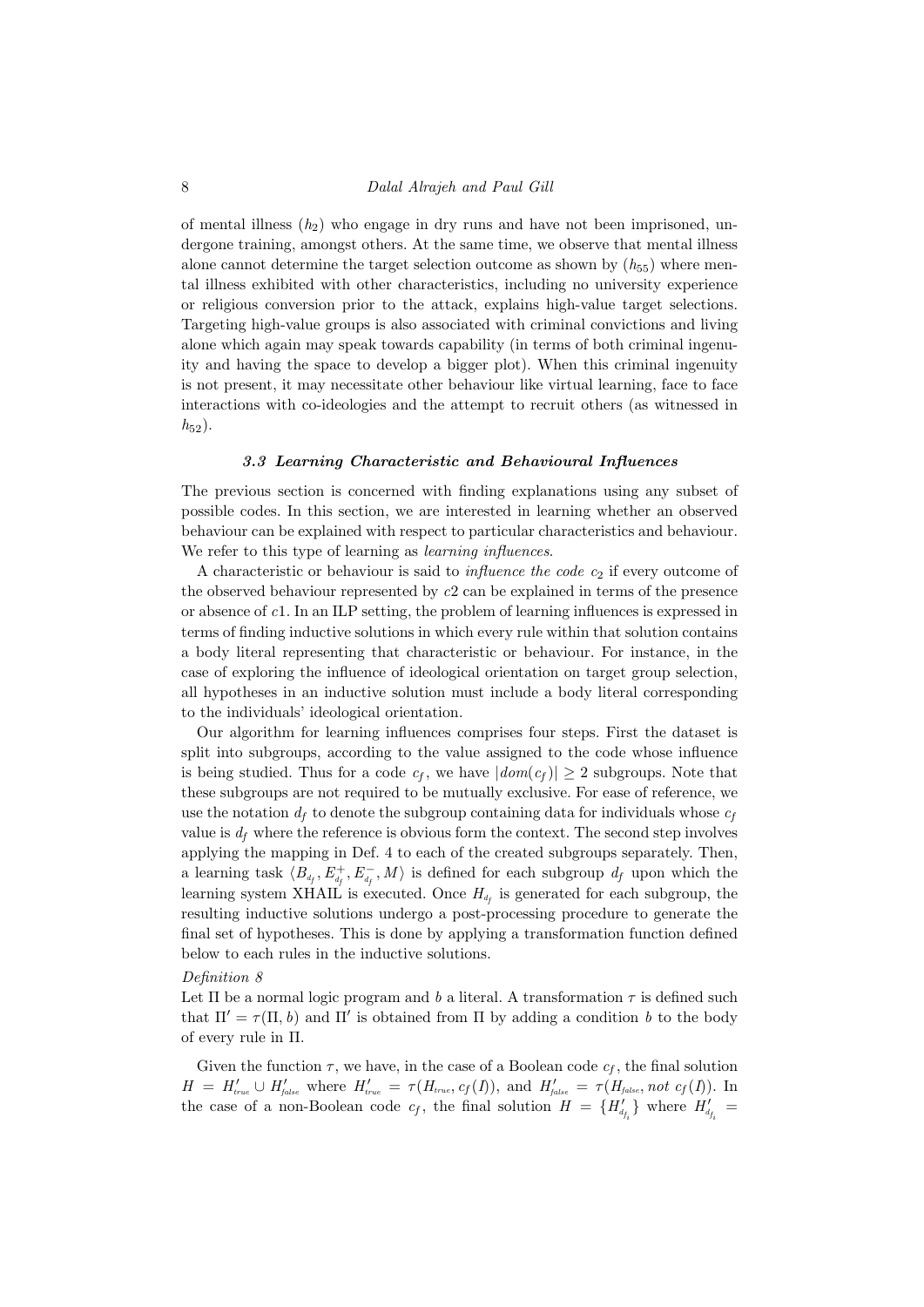$\tau(H_{d_{f_i}}, c_f(I, d_{f_i}))$ . Note that the correctness of solutions with respect to the union of the example sets is only guaranteed when the code values are independent.

In the case of learning the influence of ideological orientation on target selection, the dataset of 111 individuals is split into three subgroups based on whether the individual's ideological orientation is *rightwing, single\_issue* or *religious*. In our example, the subgroups contain data for 43, 30, 38 individuals respectively. In our dataset, these groups are mutually exclusive since  $single value(ideology)=true$ . The XHAIL system is then run using three independent learning tasks, one on each of the subgroups. The final solutions are shown in Table 2. The relative significance and predictive values are calculated with respect to each subgroup.

| Religious Ideology |                                       |              |                                                                                                  |                  |                  |
|--------------------|---------------------------------------|--------------|--------------------------------------------------------------------------------------------------|------------------|------------------|
| $\dot{\imath}$     |                                       |              | $h_i$                                                                                            | $e_{h_i}^+$      | $ p_{h_i} $      |
| 1                  |                                       |              | $targetgroup(I, civilian) \leftarrow ideo(I, religious), not virtuallearn(I), not mentalill(I).$ | 10               | $\overline{2}$   |
| $\boldsymbol{2}$   | targetgroup(I, civilian)              | $\leftarrow$ | $ideo(I, religious),$ univerp $(I),$ verbfam $(I),$<br>not mentalill $(I)$ .                     | 7                | 0                |
| 3                  | targetgroup(I, civilian)              |              | $\leftarrow$ not univerp(I), f2f(I).                                                             | 3                | $\overline{0}$   |
| 4                  | $targetgroup(I, civilian) \leftarrow$ |              | $ideo(I, religious), dry runs(I), other knowledge(I).$                                           | 5                | 1                |
| 5                  | targetgroup(I, hvt)                   |              | $\leftarrow$ ideo(I, religious), univerp(I), mentalill(I).                                       | 6                | 3                |
| 6                  | targetgroup(I, hvt)                   | $\leftarrow$ | $ideo(I, religious), not$ univerp $(I), not$ warning $(I),$<br>crimcon(I).                       | 9                | $\overline{2}$   |
| 7                  |                                       |              | $targetgroup(I, hvt) \leftarrow ideo(I, religious), not \; verbfam(I), virtuallearn(I).$         | 9                | $\overline{2}$   |
|                    |                                       |              | Unique total                                                                                     | 40               | 9                |
|                    |                                       |              | Single-issue Ideology                                                                            |                  |                  |
| $\dot{\imath}$     |                                       |              | $h_i$                                                                                            | $ e_{h}^{\pm} $  | $ p_{h_i} $      |
| 8                  | $targetgroup(I, civilian) \leftarrow$ |              | $ideo(I, single\_issue)$ , not dryruns(I),<br>not crimcon(I), not livealone(I).                  | $\overline{4}$   | $\boldsymbol{0}$ |
| 9                  |                                       |              | $targetgroup(I, civilian) \leftarrow ideo(I, single\_issue), crimcon(I), livealone(I).$          | 6                | $\overline{0}$   |
| 10                 |                                       |              | $targetgroup(I,cvilian) \leftarrow ideo(I,single\_issue), f2f(I), not other knowledge(I).$       | 11               | $\overline{0}$   |
| 11                 |                                       |              | $targetgroup(I,cvilian) \leftarrow ideo(I,single\_issue),mentalill(I), not children(I).$         | 9                | $\mathbf{1}$     |
| 12                 | targetgroup(I, hvt)                   | $\leftarrow$ | $ideo(I, single\_issue)$ , not livealone(I), not history(I),<br>children(I).                     | $\overline{4}$   | $\mathbf{0}$     |
| 13                 | targetgroup(I, hvt)                   | $\leftarrow$ | $ideo(I, single\_issue),imprisoned(I), not mentalill(I),$<br>not recruit(I), not children(I).    | $\overline{2}$   | $\overline{0}$   |
| 14                 | targetgroup(I, hvt)                   | $\leftarrow$ | $ideo(I, single\_issue)$ , livealone(I), not mentalill(I),<br>not history $(I)$ , not $f2f(I)$ . | $\mathbf{1}$     | $\overline{0}$   |
| 15                 |                                       |              | $targetgroup(I, hvt) \leftarrow ideo(I, single\_issue), not crimcon(I), training(I).$            | $\boldsymbol{2}$ | $\overline{0}$   |
|                    |                                       |              | Unique total                                                                                     | 31               | 1                |
|                    |                                       |              | Rightwing Ideology                                                                               |                  |                  |
| $\dot{\imath}$     |                                       |              | $h_i$                                                                                            | $ e_{h_i}^+ $    | $ p_{h_i} $      |
|                    |                                       |              |                                                                                                  |                  |                  |
| 16                 |                                       |              | $targetgroup(I, civilian) \leftarrow ideo(I, rightwing), not dryruns(I), livealone(I).$          | 14               | 4                |
| 17                 | targetgroup(I, civilian)              | $\leftarrow$ | $ideo(I, rightwing), verbfam(I), not mentalill(I),$<br>not children $(I)$ .                      | 7                | $\mathbf{1}$     |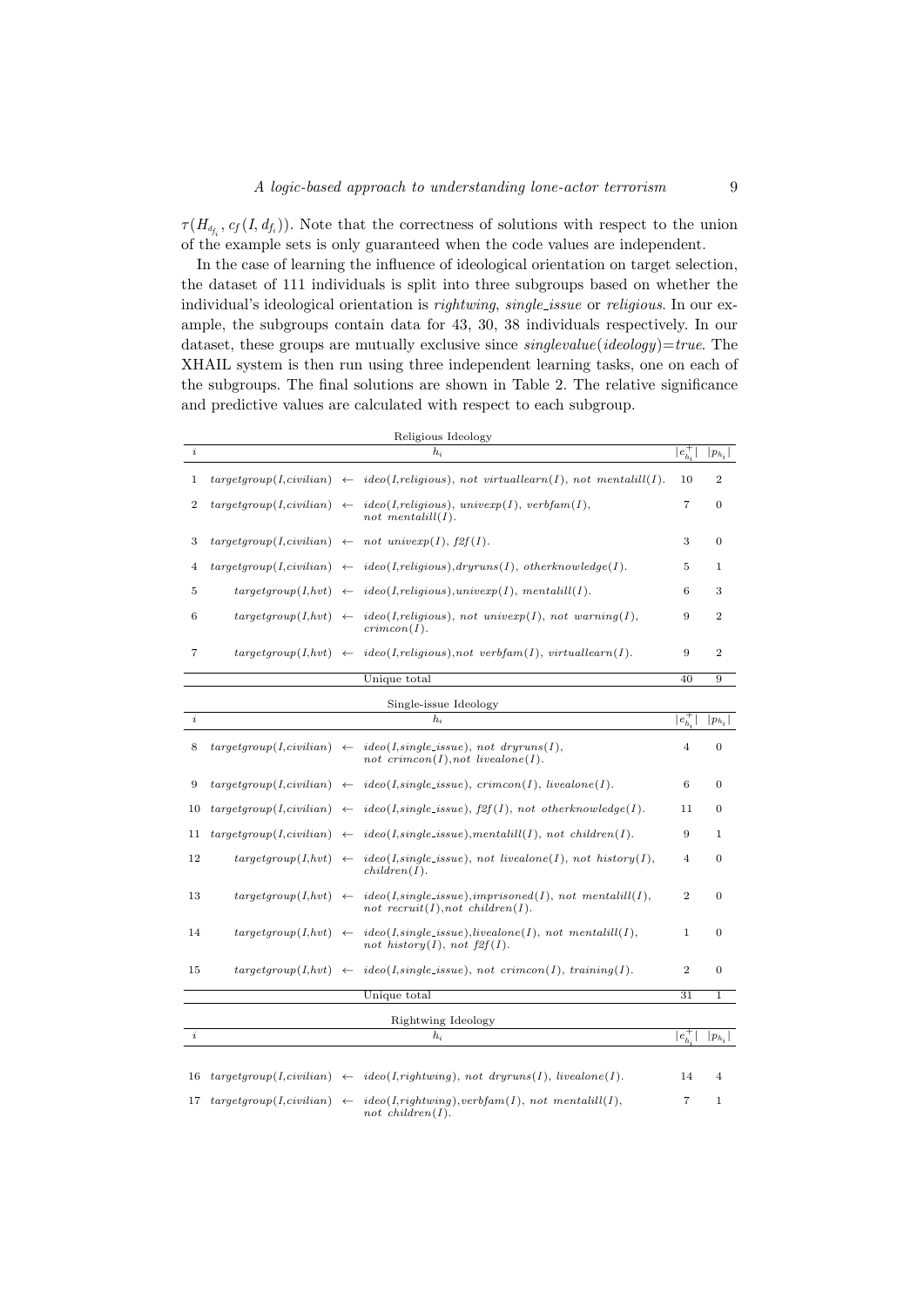|    |  | 18 $targetgroup(I, civilian) \leftarrow idea(I, rightwing), not training(I),$<br>not otherknowledge $(I)$ , not children $(I)$ . | 16 | 4              |
|----|--|----------------------------------------------------------------------------------------------------------------------------------|----|----------------|
| 19 |  | $targetgroup(I, civilian) \leftarrow idea(I, rightwing), not warning(I), mentalill(I),$                                          | 10 | $\overline{2}$ |
|    |  | not recruit(I).                                                                                                                  |    |                |
| 20 |  | $targetgroup(I, hvt) \leftarrow idea(I, rightwing), not\; livealone(I),\; children(I).$                                          | 5  | 3              |
| 21 |  | $targetgroup(I, hvt) \leftarrow ideo(I, rightwing), mentalill(I),$<br>not virtualinteract(I), otherknowledge(I).                 | 3  | $\theta$       |
| 22 |  | $targetgroup(I, hvt) \leftarrow ideo(I, rightwing), not\; livealone(I),\; training(I),$<br>not $f2f(I)$ .                        | 1  | $\overline{0}$ |
| 23 |  | $targetgroup(I, hvt) \leftarrow ideo(I, rightwing), warning(I), mentalill(I).$                                                   | 3  | $\theta$       |
|    |  | Unique total                                                                                                                     | 46 | 12             |

Table 2: Hypothesis for target selection for three ideological orientation groups.

The first part of Table 2 highlights a number of interesting facets related to a religious-inspired individual's choice. The presence (or lack thereof) of mental health problems helps shape target choice toward civilians or high-value targets respectively depending on whether the individual has university experience or not (see solution  $h_2$  and solution  $h_5$ .) The lack of university experience (and perhaps the skills associated with overcoming complex tasks) can be mitigating for when targeting high-value targets by the presence of a criminal past and the nous that may develop through prior antecedent offending; see solution  $h_2$ . The second part in the table that refers to single-issue ideology indicates the need to disaggregate across ideological domains. Whereas the confluence of criminal histories and living alone appeared in Table 1 to suggest a close relationship with high-value targeting, the opposite is true for those individuals inspired by single issues (animal rights, environmentalists) and may be a direct reflection of different targeting norms within these movements (see solution  $h_9$ ). In the absence of criminal histories, gaining training from a wider group appears to be a relevant substitute (see solution  $h_{15}$ ). The last part of the table referring to rightwing ideologies confounds some expectations in the wider literature as it highlights the presence of mental health problems (solution  $h_{21}$ ) in terms of attacking high-value targets compared to civilian targets (the latter of which are presumably easier to plan).

#### 4 Discussion

In our approach, we focused on learning rules that capture associations between behaviour and influence of specific behaviour when explaining terrorists' target selection. The performance of the learning algorithm used depended on the size of M amongst other factors such as the size of the examples. Experiments showed that it decreased when a larger M was considered. The performance of the algorithm for same M size was higher in the case of learning influences than it was when learning associations, as expected given the examples size was smaller. Furthermore, we found that we were able to find a more optimal solution for learning influences than we did for associations for the fixed time-frame we gave (which was set to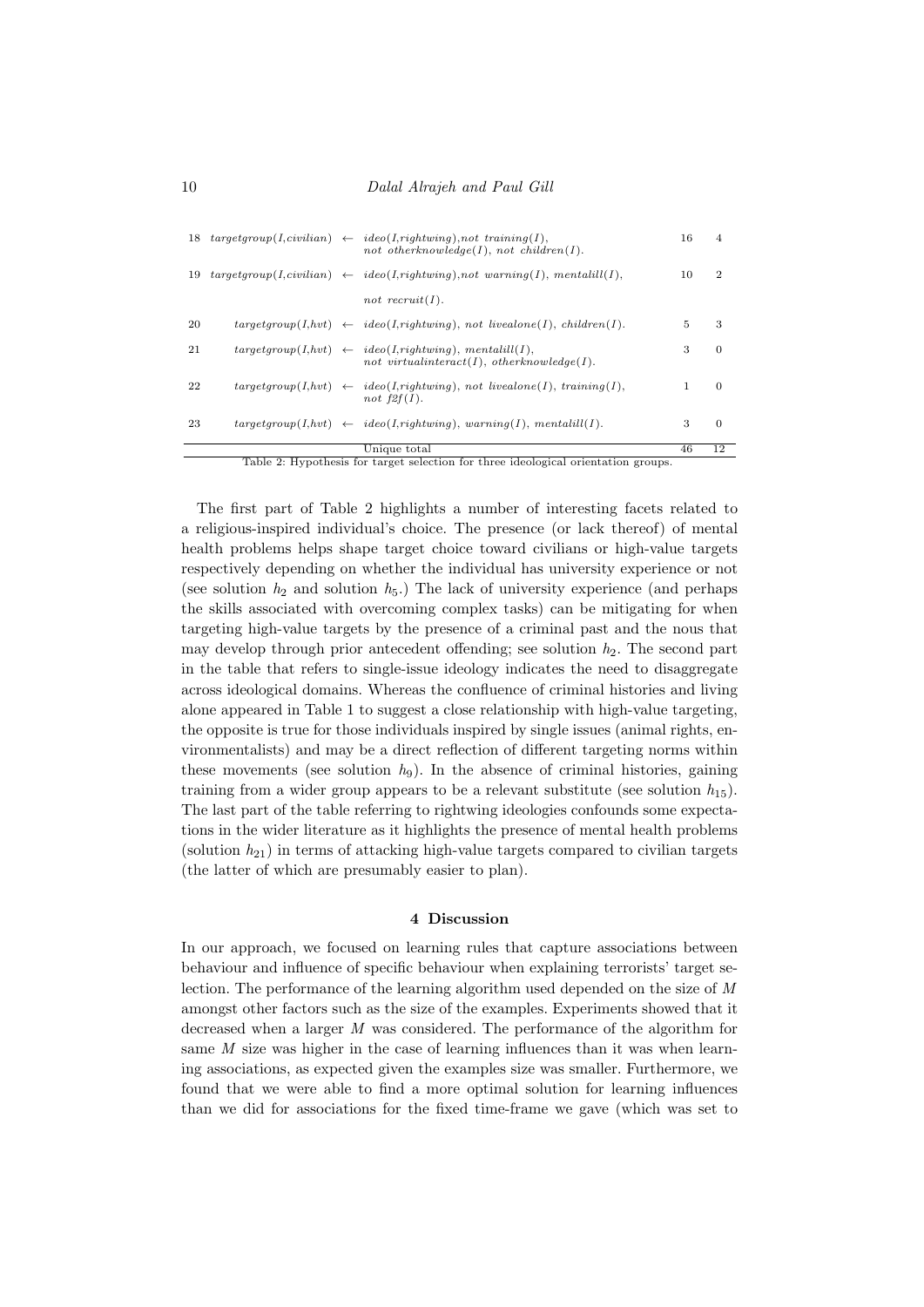360 minutes) for the same observation (56 rules in the case of learning associations compared to 23 when learning influences). The choice of codes to use in M in the presented work was influenced by variables that are commonly investigated in existing literature. Furthermore, the optimization was driven by the total number of literals appearing in an inductive solution in some cases resulting in more hypotheses with small potential significance values as opposed to fewer hypotheses with higher potential significance. The learning association approach is similar in essence to task discovery in data-mining, e.g.,(Dehaspe and Toivonen 1999), the aim here is to provide a reasoning platform capable of handling default negation which better suits the incremental hypothesis generation and refinement nature of the problem domain, and allows the integration of domain knowledge both in the background and in the heuristics defined over the search space.

To evaluate our approach, we compared our results against those produced using standard methods deployed in terrorism studies, rather than performed cross validation over our small sample set. In particular, we conducted a Smallest Space Analysis (SSA), shown in Fig. 1, of the antecedent behaviour and their relationship to one another for the full dataset of 111 individuals. Such analyses focus upon variable co-occurrence. Prominent examples include (Canter and Heritage 1990) work on serial rapists, and (Canter 2004) work on serial murder. The lone-actor terrorist typologies presented below utilises this specific method. It provides geometric representations of the level of association between variables. In other words, the Multi Dimensional Scaling outputs represent a matrix wherein variables that regularly co-occur are plotted closer together in a Euclidean space. The utility of such a representation is that the variable configuration is based upon variables' relationships with each other rather than their relationships with pre-determined dimensions (Davis 2009). SSA is based upon the assumption that the underlying structure of complex systems is most readily appreciated if the relationship between each and every other variable is examined, but that such examination is much clearer if the relationships are represented visually not only in terms of numbers' (Canter 2004). The Jaccard co-efficient (which represents the level of association between two variables) was calculated for each pair-wise set of variables. The closer two variables appear within the matrix, the higher their co-occurrence across observations. For example, virtual learning (VirtualLearn) and virtual interaction (VirtualInteract) are extremely close and therefore occur very regularly together.

The results visually illustrate some of the key findings produced in Table 1. The SSA output also helps demonstrate which of the "not" behaviour rarely co-occur with the present behaviour and which are specific to that combination of factors. As per  $h_1$ , other knowledge is situated very far from criminal convictions, history of violence, children indicated that this particular behaviour rarely co-occurs with these other factors. However, the SSA output demonstrates a relatively close relationship between other knowledge and face-to-face interactions.  $h_1$  however shows these rarely co-occur when these other factors are also absent. The SSA output also helps illustrate the degree to which the "not" behaviour co-occur. Returning to  $h_1$ , children rarely co-occur with a history of violence. The types of hypotheses that the SSA struggles with are those that are purely made up of "not" occurrences because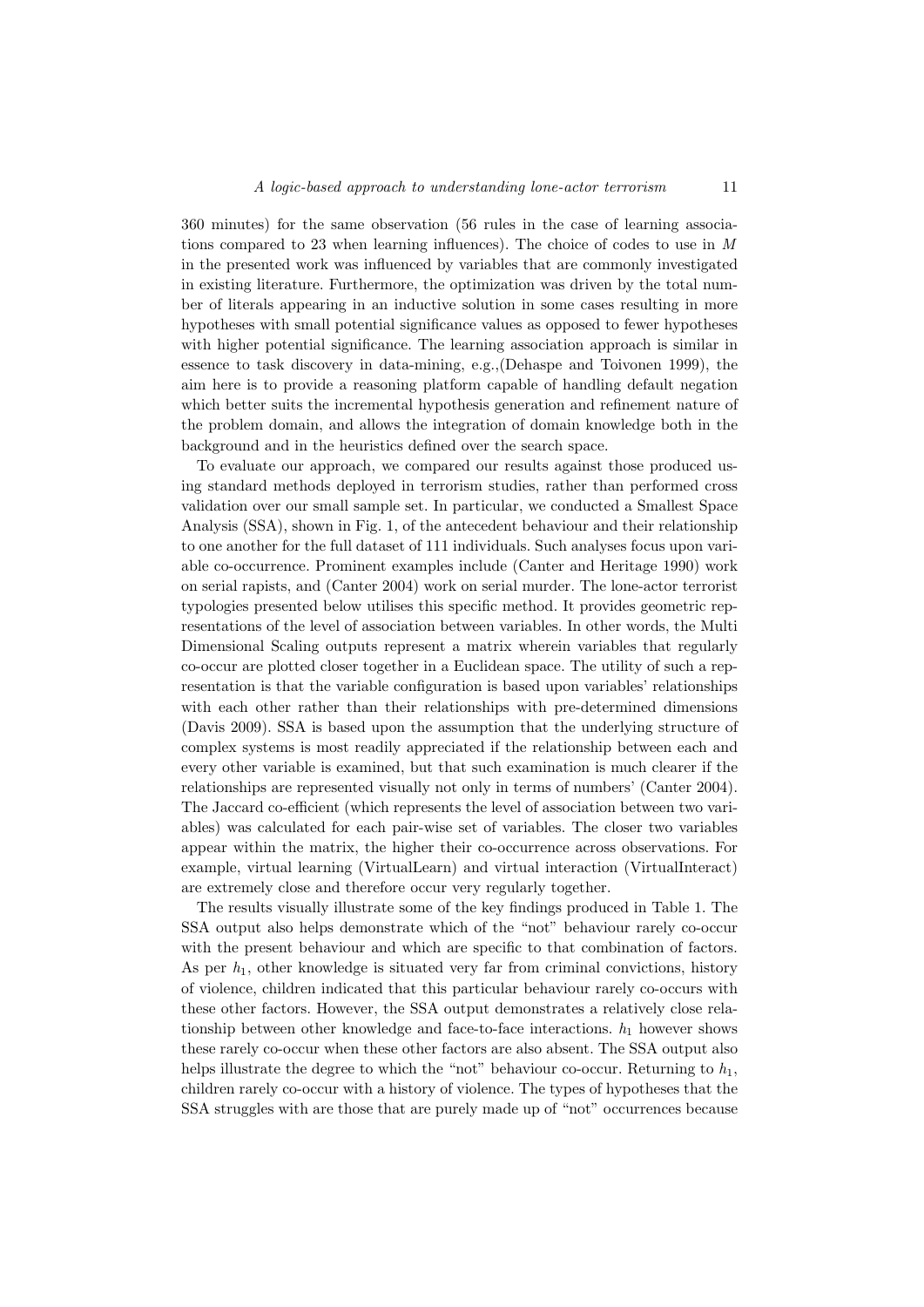what underpins the SSA is the co-occurrence of two variables. To illustrate,  $h_3$  is very difficult to comprehend using the SSA.



Fig. 1. Smallest Space Analysis results for 111 lone actor terrorists.

## 5 Conclusion and Future Work

The aim of this paper is to examine the applicability of ILP for the purpose of generating relevant hypothesis about terrorists' behaviour. The findings reported in the previous sections collectively show how ILP not only provides the ability to derive new insights but it is also clearly beneficial in outlining the explanatory power of rules. Whilst the SSA approach outlines the many diffuse relationships between a sizeable number of variables, it is very difficult to focus on the most relevant ones. The clusters that tend to emerge through identification by research teams tend to be quite subjective - more art than science - and are therefore subject to potential bias. The SSAs also tend to drag commonly occurring variables into the centre of the model whilst non-common variables are pushed to the extremes. The ILP approach, we believe, has the power to delineate which relationships are highly relevant and more immediately usable.

Our ongoing and future work includes distinguishing between causal and noncausal factors when generating solutions, prioritizing hypotheses with causal explanations and higher relative significance values, and applications to other criminological problems such as serial crimes. We plan to conduct further investigation into prioritizing and optimizing the selection of the body literals when constructing hypotheses, one possibility is by using the results from SSA or information gain theory . We also intended to investigate the use of probabilistic learning and methods capable of handling noise and uncertainty in this setting.